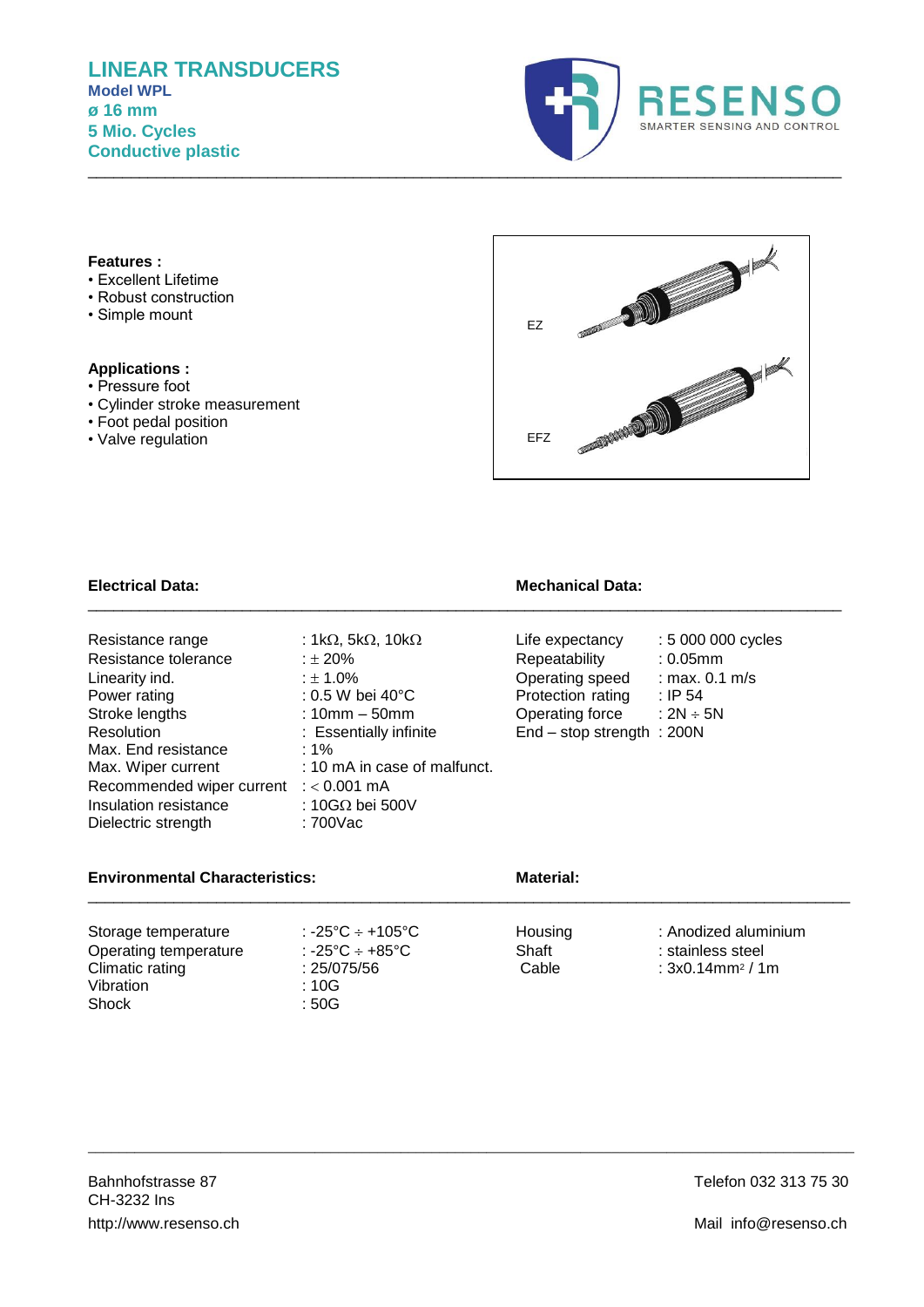# **LINEAR TRANSDUCERS Model WPL ø 16 mm 5 Mio. Cycles Conductive plastic**



# **Standard versions:**

| Typ                  |       | <b>WPL 10 E</b> | <b>WPL 10 EZ</b> | WPL 10 EF | WPL 10 EFZ | <b>WPL 15 E</b> | <b>WPL 15 EZ</b> | <b>WPL 15 EF</b> | WPL 15 EFZ |
|----------------------|-------|-----------------|------------------|-----------|------------|-----------------|------------------|------------------|------------|
| Connecting           |       | $+2$            | $1 + 2$          | $1 + 2$   | $1 + 2$    | $1 + 2$         | $1 + 2$          | $1 + 2$          | $1 + 2$    |
| Drawing              |       | Α               | В                | С         | D          | Α               | В                | C                | D          |
| El. Stroke<br>length | mm    | 10              | 10               | 10        | 10         | 15              | 15               | 15               | 15         |
| <b>Dimensions</b>    |       |                 |                  |           |            |                 |                  |                  |            |
| A                    |       | 74              | 74               | 86        | 95         | 84              | 84               | 102              | 111        |
| B                    |       | 44              | 44               | 44        | 44         | 49              | 49               | 49               | 49         |
| C                    |       | 30              | 30               | 42        | 51         | 35              | 35               | 53               | 62         |
| D                    |       | 63              | 63               | 75        | 84         | 68              | 68               | 86               | 95         |
| Е                    |       |                 |                  | 31        | 40         |                 |                  | 37               | 46         |
| <b>Bushing G</b>     |       | Flansch         | M 10             | Flansch   | M 10       | Flansch         | M 10             | Flansch          | M 10       |
|                      |       | Art.Nr.         | Art.Nr.          | Art.Nr.   | Art.Nr.    | Art.Nr.         | Art.Nr.          | Art.Nr.          | Art.Nr.    |
| $1k\Omega$           | Cable | 36 00 00        | 36 01 00         | 36 02 00  | 36 03 00   | 36 04 00        | 36 05 00         | 36 06 00         | 36 07 00   |
| $5k\Omega$           | Cable | 36 00 01        | 36 01 01         | 36 02 01  | 36 03 01   | 36 04 01        | 36 05 01         | 36 06 01         | 36 07 01   |
| 10 $k\Omega$         | Cable | 36 00 02        | 36 01 02         | 36 02 02  | 36 03 02   | 36 04 02        | 36 05 02         | 36 06 02         | 36 07 02   |

\_\_\_\_\_\_\_\_\_\_\_\_\_\_\_\_\_\_\_\_\_\_\_\_\_\_\_\_\_\_\_\_\_\_\_\_\_\_\_\_\_\_\_\_\_\_\_\_\_\_\_\_\_\_\_\_\_\_\_\_\_\_\_\_\_\_\_\_\_\_\_\_\_\_\_\_\_\_\_\_\_\_\_\_\_\_\_\_





\_\_\_\_\_\_\_\_\_\_\_\_\_\_\_\_\_\_\_\_\_\_\_\_\_\_\_\_\_\_\_\_\_\_\_\_\_\_\_\_\_\_\_\_\_\_\_\_\_\_\_\_\_\_\_\_\_\_\_\_\_\_\_\_\_\_\_\_\_\_\_\_\_\_\_\_\_\_\_\_\_\_\_\_\_\_\_\_\_\_\_\_\_\_\_\_\_\_

Bahnhofstrasse 87 Telefon 032 313 75 30 CH-3232 Ins http://www.resenso.ch Mail info@resenso.ch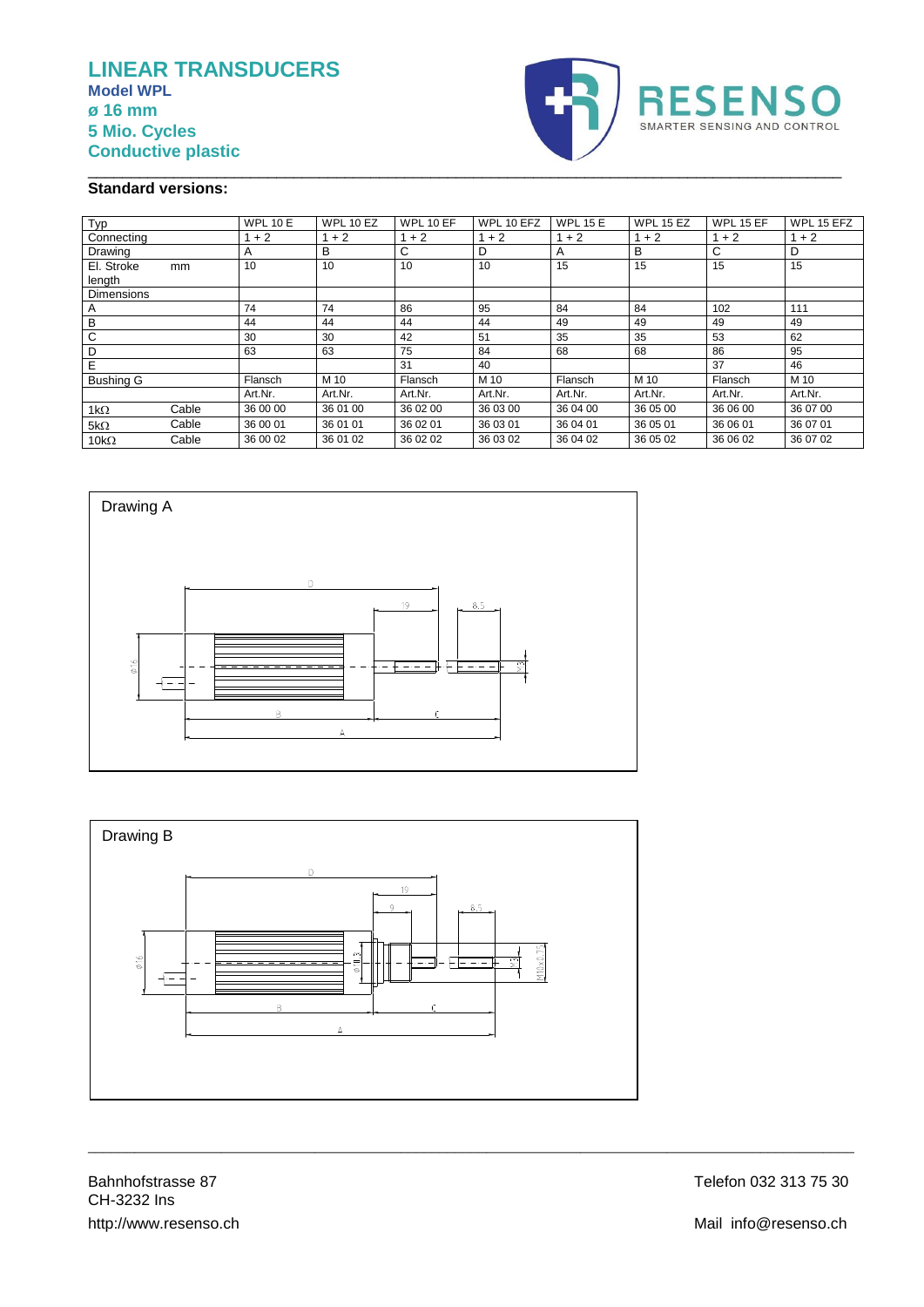

#### **Standard versions:**

| Typ               |       | <b>WPL 25 E</b> | <b>WPL 25 EZ</b> | <b>WPL 25 EF</b> | WPL 25 EFZ | <b>WPL 30 E</b> | <b>WPL 30 EZ</b> | WPL 30 EF | WPL 30 EFZ |
|-------------------|-------|-----------------|------------------|------------------|------------|-----------------|------------------|-----------|------------|
| Connecting        |       | $+2$            | $1 + 2$          | $1 + 2$          | $1 + 2$    | $1 + 2$         | $1 + 2$          | $1 + 2$   | $1 + 2$    |
| Drawing           |       | A               | в                | C                | D          | A               | B                | C         | D          |
| El. Stroke        | mm    | 25              | 25               | 25               | 25         | 30              | 30               | 30        | 30         |
| length            |       |                 |                  |                  |            |                 |                  |           |            |
| <b>Dimensions</b> |       |                 |                  |                  |            |                 |                  |           |            |
| A                 |       | 104             | 104              | 134              | 143        | 114             | 114              | 150       | 159        |
| B                 |       | 59              | 59               | 59               | 59         | 64              | 64               | 64        | 64         |
| C                 |       | 45              | 45               | 75               | 84         | 50              | 50               | 86        | 95         |
| D                 |       | 78              | 78               | 108              | 117        | 83              | 83               | 119       | 128        |
| Ε                 |       |                 |                  | 49               | 58         |                 |                  | 55        | 64         |
| <b>Bushing G</b>  |       | Flansch         | M 10             | Flansch          | M 10       | Flansch         | M 10             | Flansch   | M 10       |
|                   |       | Art.Nr.         | Art.Nr.          | Art.Nr.          | Art.Nr.    | Art.Nr.         | Art.Nr.          | Art.Nr.   | Art.Nr.    |
| 1k $\Omega$       | Cable | 36 08 00        | 36 09 00         | 36 10 00         | 36 11 00   | 36 12 00        | 36 13 00         | 36 14 00  | 36 15 00   |
| $5k\Omega$        | Cable | 36 08 01        | 36 09 01         | 36 10 01         | 36 11 01   | 36 12 01        | 36 13 01         | 36 14 01  | 36 15 01   |
| $10k\Omega$       | Cable | 36 08 02        | 36 09 02         | 36 10 02         | 36 11 02   | 36 12 02        | 36 13 02         | 36 14 02  | 36 15 02   |

\_\_\_\_\_\_\_\_\_\_\_\_\_\_\_\_\_\_\_\_\_\_\_\_\_\_\_\_\_\_\_\_\_\_\_\_\_\_\_\_\_\_\_\_\_\_\_\_\_\_\_\_\_\_\_\_\_\_\_\_\_\_\_\_\_\_\_\_\_\_\_\_\_\_\_\_\_\_\_\_\_\_\_\_\_\_\_\_





CH-3232 Ins http://www.resenso.ch Mail info@resenso.ch Bahnhofstrasse 87

Telefon 032 313 75 30